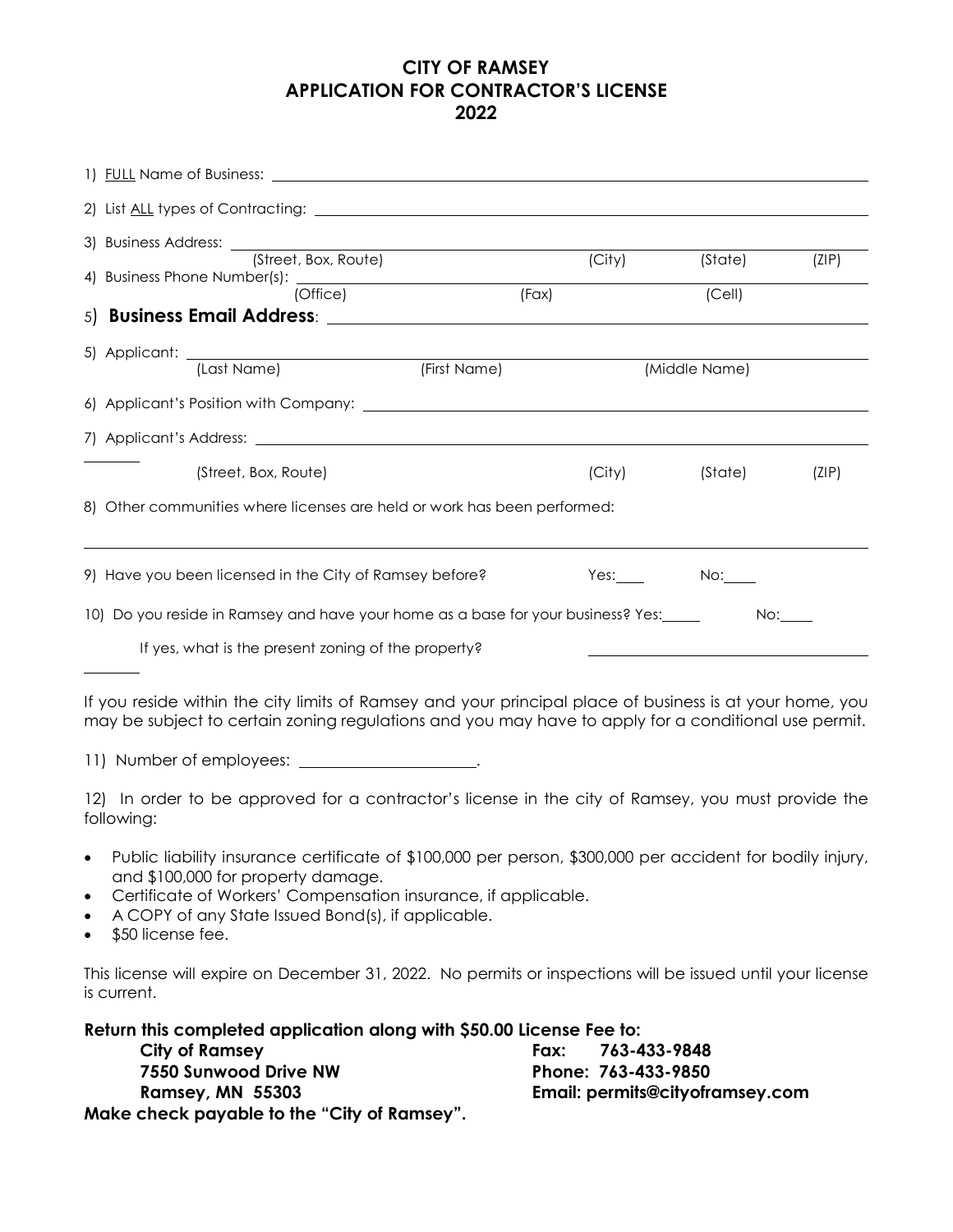- 13) Please fill out **COMPLETELY** the attached forms that are required for the Minnesota Department of Revenue and Department of Labor and Industry. Some of this information may be repetitive, but it is required by Minnesota Statute Sections 270.72 and 176.182. Applications will not be accepted until these forms are filled out completely.
- 14) The undersigned applicant makes this application pursuant to all the laws of the City of Ramsey, Anoka County, State of Minnesota and such rules and regulations as the City Council of the City of Ramsey may from time to time prescribe.

Applicant's Signature:

Date: when the contract of the contract of the contract of the contract of the contract of the contract of the contract of the contract of the contract of the contract of the contract of the contract of the contract of the

**This license will take effect as early as January 1, 2022 and will expire on December 31, 2022. The license fee of \$50.00 must be paid at the time of application.**

## **DO NOT WRITE BELOW THIS LINE - FOR CITY USE ONLY**

Received on **Example 20** Received on

Receipt #

Approved on

Zoning Approval

Comments: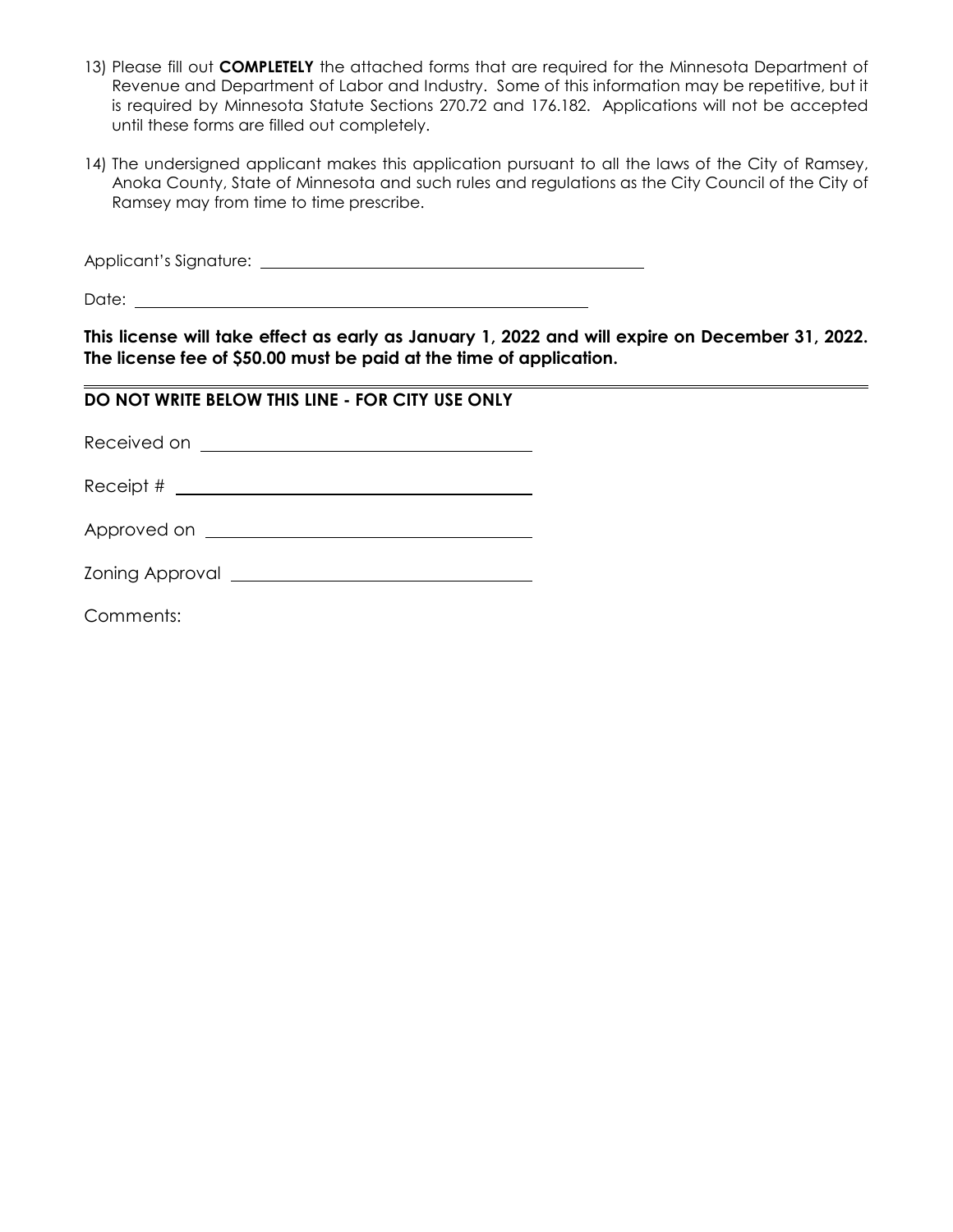## Form SP:CI LICENSE APPLICANT:

Pursuant to Minnesota Statute 270C.72 Subd. 4. **Licensing authority; duties**, All licensing authorities must require the applicant to provide the applicant's Social Security number or individual taxpayer identification number and Minnesota business identification number, as applicable, an all license applications. Upon request of the commissioner, the licensing authority must provide the commissioner with a list of all applicants, including the name, address, business name and address, and Social Security number, or individual taxpayer identification number and business identification number, as applicable, of each applicant.

Under the Minnesota Government Data Practices Act and the Federal Privacy Act of 1974, we are required to advise you of the following regarding the use of this information:

- 1. This information may be used to deny the issuance, renewal, or transfer of your license in the event you owe the Minnesota Department of Revenue delinquent taxes, penalties, or interest.
- 2. Upon receiving this information, the licensing authority will supply it only to the Minnesota Department of Revenue. However, under the Federal Exchange of Information Agreement the Department of Revenue may supply this information to the Internal Revenue Service.
- 3. Failure to supply this information may jeopardize or delay the processing of your licensing issuance or renewal application.

Please supply the following information and return along with your application to the agency issuing the license. **DO NOT RETURN TO THE DEPARTMENT OF REVENUE.**

| License being applied for or renewed:                                                         | Contractor      |                                                             |     |  |
|-----------------------------------------------------------------------------------------------|-----------------|-------------------------------------------------------------|-----|--|
| Licensing Authority:<br>(Name of City, County, or State Agency issuing License)               | City of Ramsey  |                                                             |     |  |
| License Renewal Date:                                                                         | January 1, 2022 |                                                             |     |  |
| PERSONAL INFORMATION (if applicable):                                                         |                 |                                                             |     |  |
| Applicant's Name:                                                                             |                 |                                                             |     |  |
| Applicant's Address:                                                                          |                 |                                                             |     |  |
|                                                                                               | City            | State                                                       | ZIP |  |
| Social Security Number:                                                                       |                 |                                                             |     |  |
| <b>BUSINESS INFORMATION (if applicable):</b><br><b>Business Name:</b>                         |                 |                                                             |     |  |
| <b>Business Address:</b>                                                                      |                 |                                                             |     |  |
|                                                                                               | City            | State                                                       | ZIP |  |
| Federal Tax Identification No.:                                                               |                 | <u> 1989 - Johann Stein, Amerikaansk politiker (* 1908)</u> |     |  |
| If a Minnesota Tax Identification number is not required, please explain on the reverse side. |                 |                                                             |     |  |